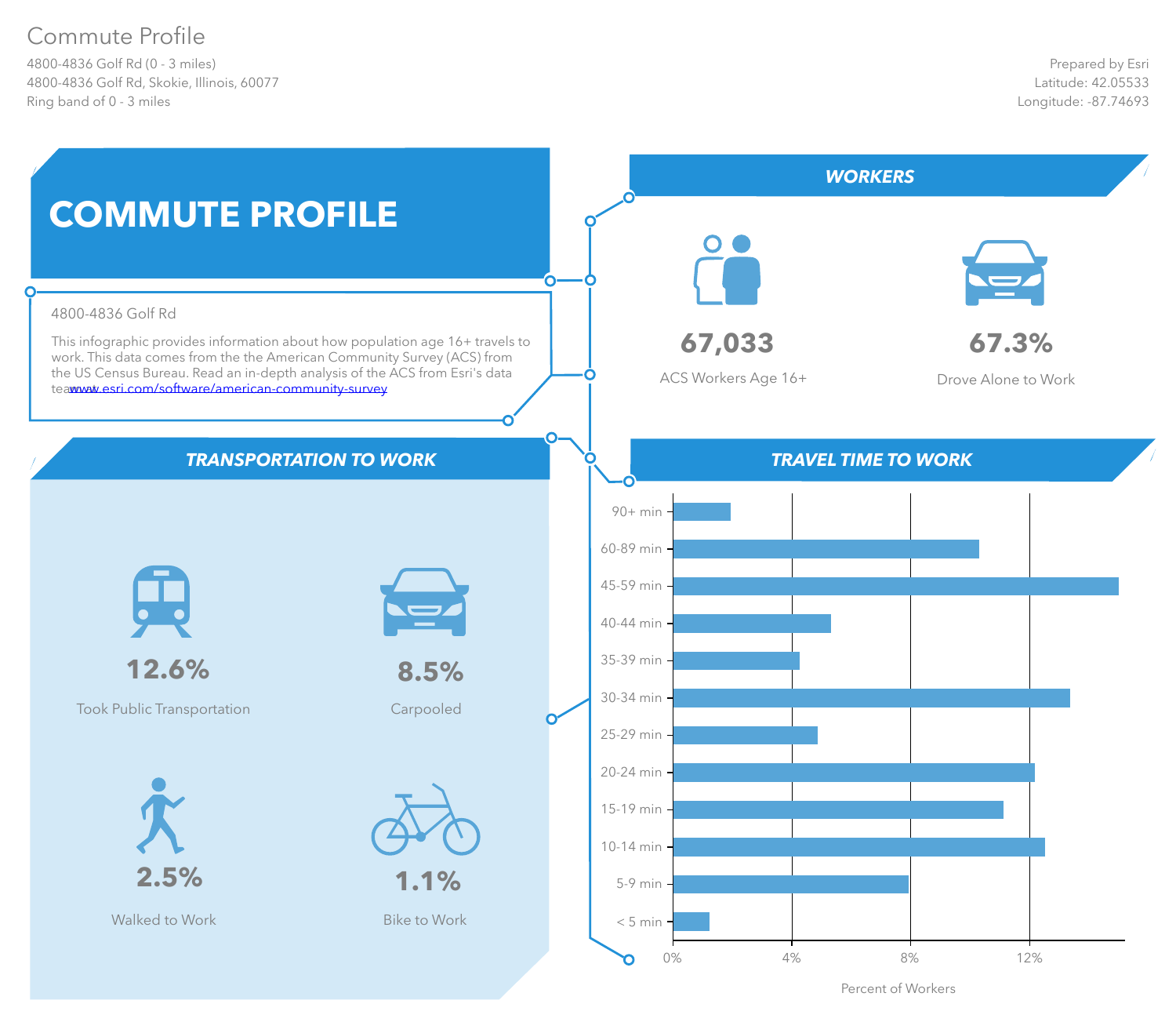# Commute Profile

4800-4836 Golf Rd (3 - 5 miles) 4800-4836 Golf Rd, Skokie, Illinois, 60077 Ring band of 3 - 5 miles



Percent of Workers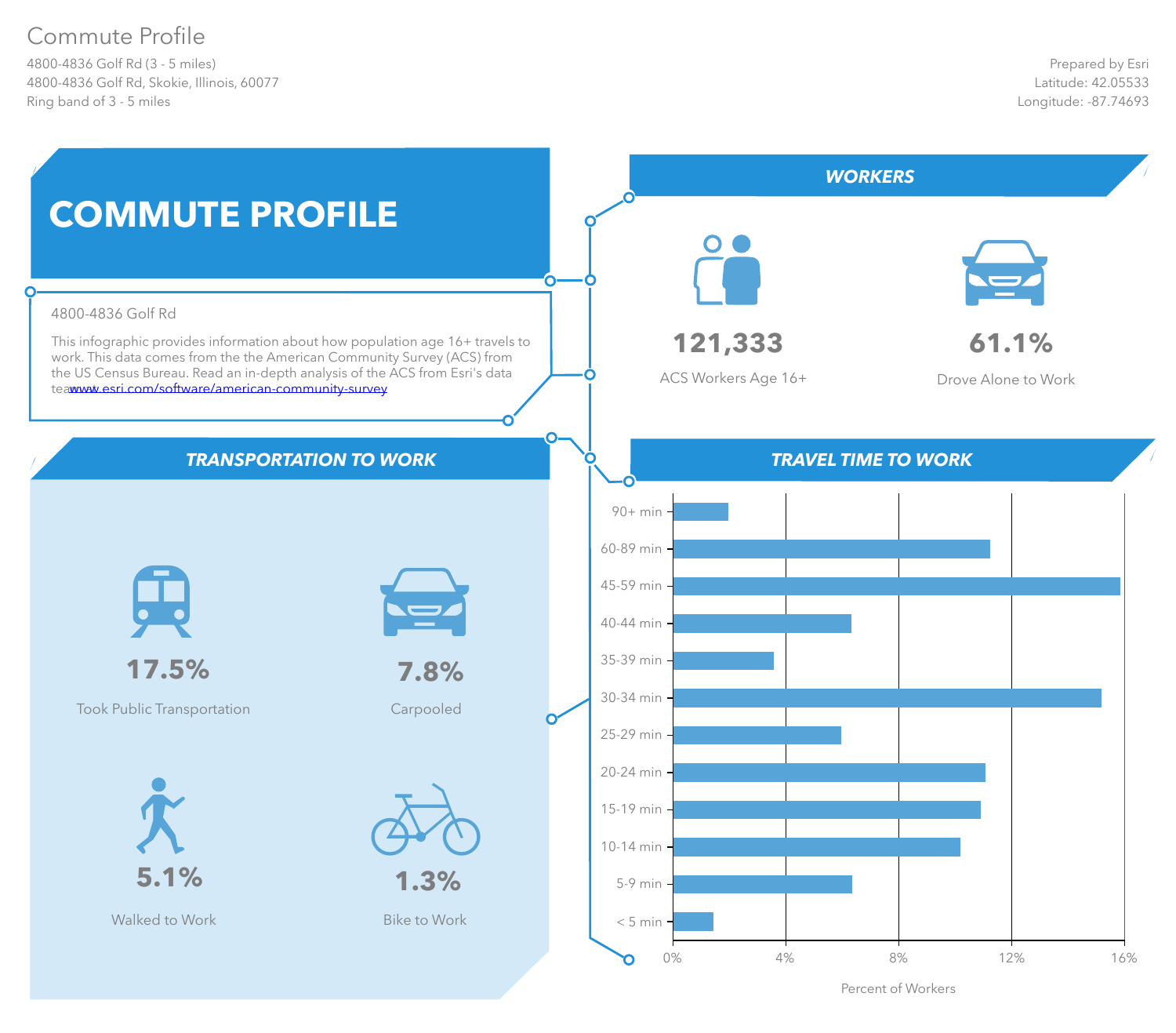# Commute Profile

4800-4836 Golf Rd (5 - 7 miles) 4800-4836 Golf Rd, Skokie, Illinois, 60077 Ring band of 5 - 7 miles



Percent of Workers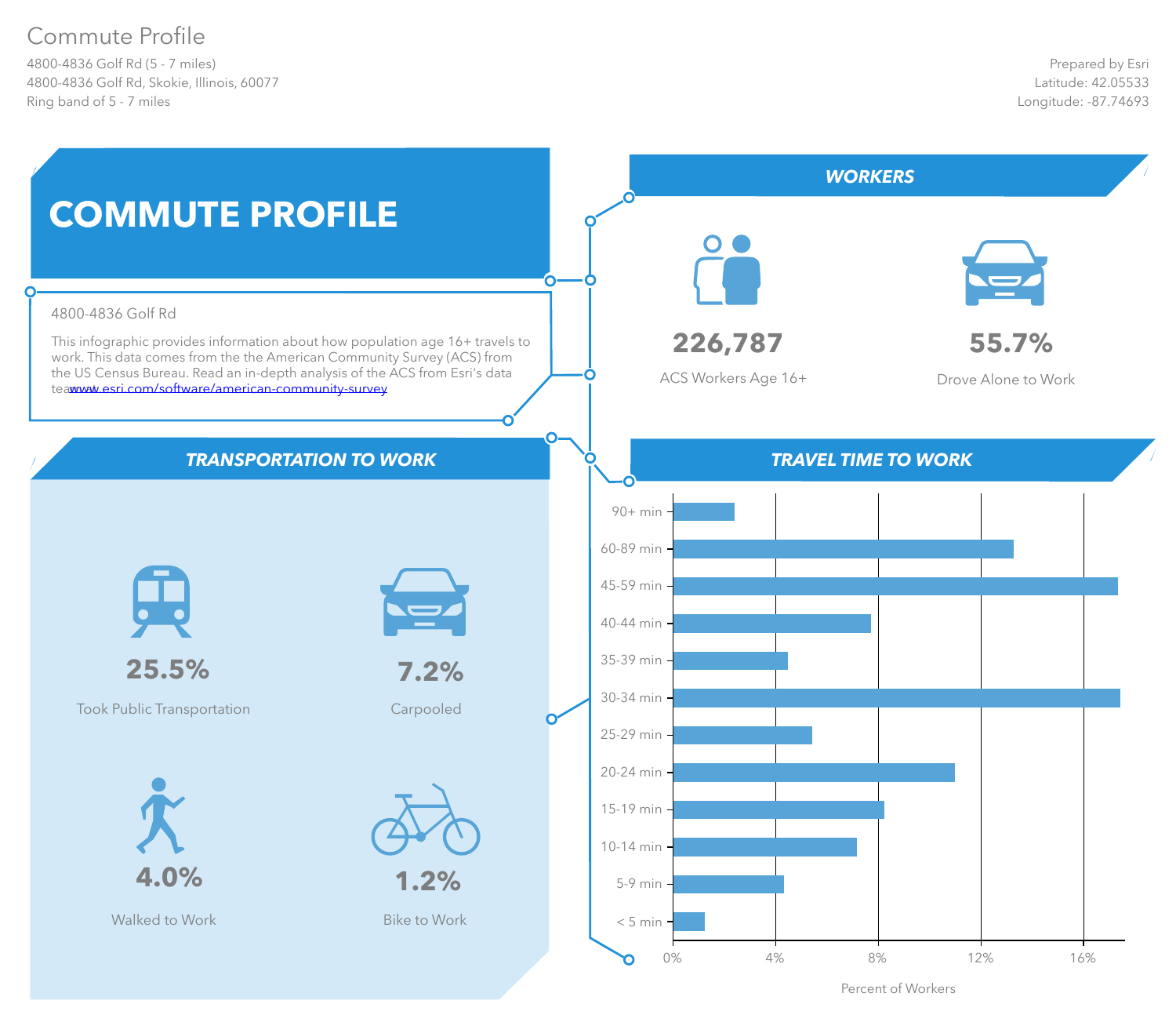4800-4836 Golf Rd (0 - 3 miles) 4800-4836 Golf Rd, Skokie, Illinois, 60077 Ring band of 0 - 3 miles

Employment Overview

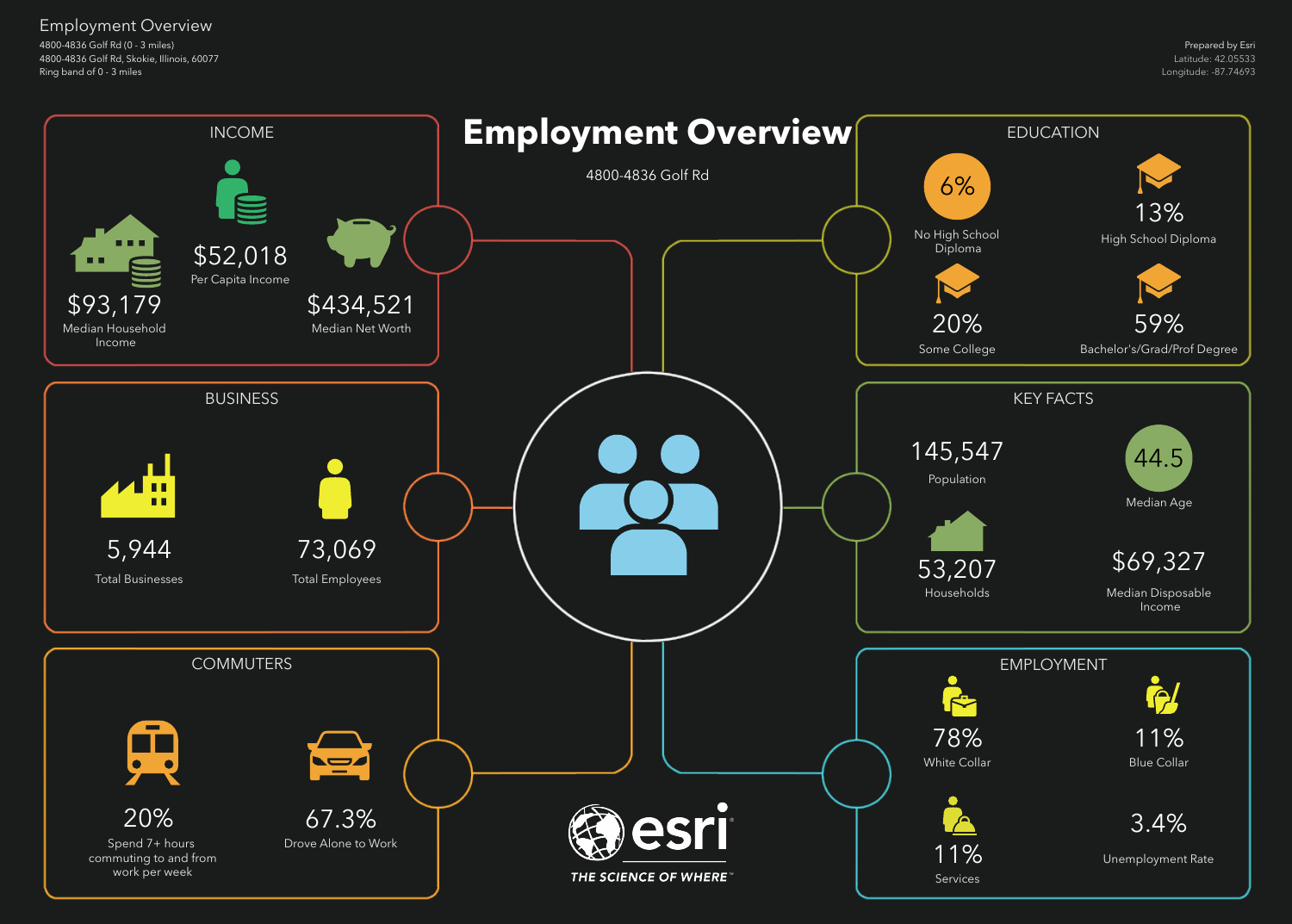4800-4836 Golf Rd (3 - 5 miles) 4800-4836 Golf Rd, Skokie, Illinois, 60077 Ring band of 3 - 5 miles

Employment Overview

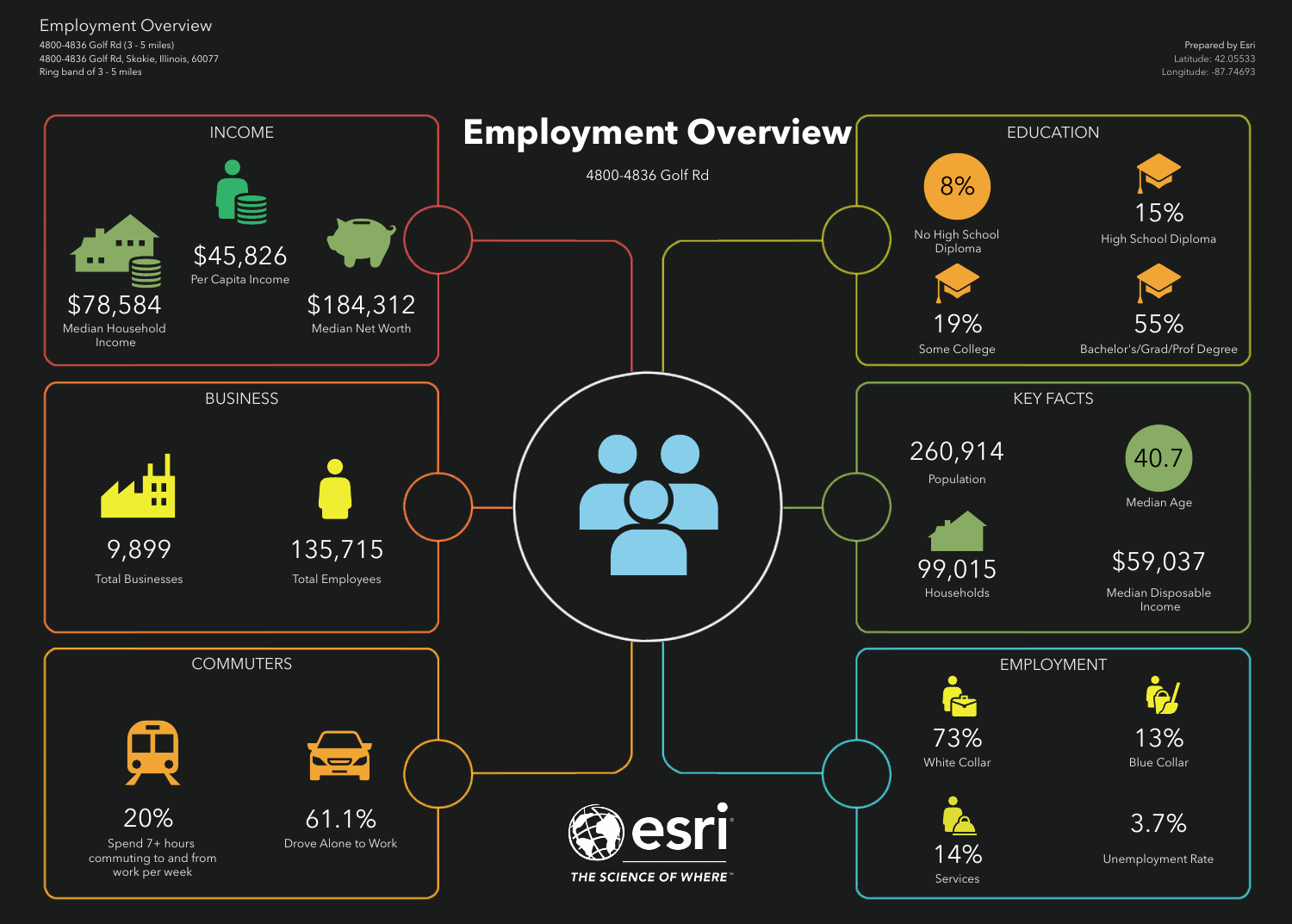4800-4836 Golf Rd (5 - 7 miles) 4800-4836 Golf Rd, Skokie, Illinois, 60077 Ring band of 5 - 7 miles

Employment Overview

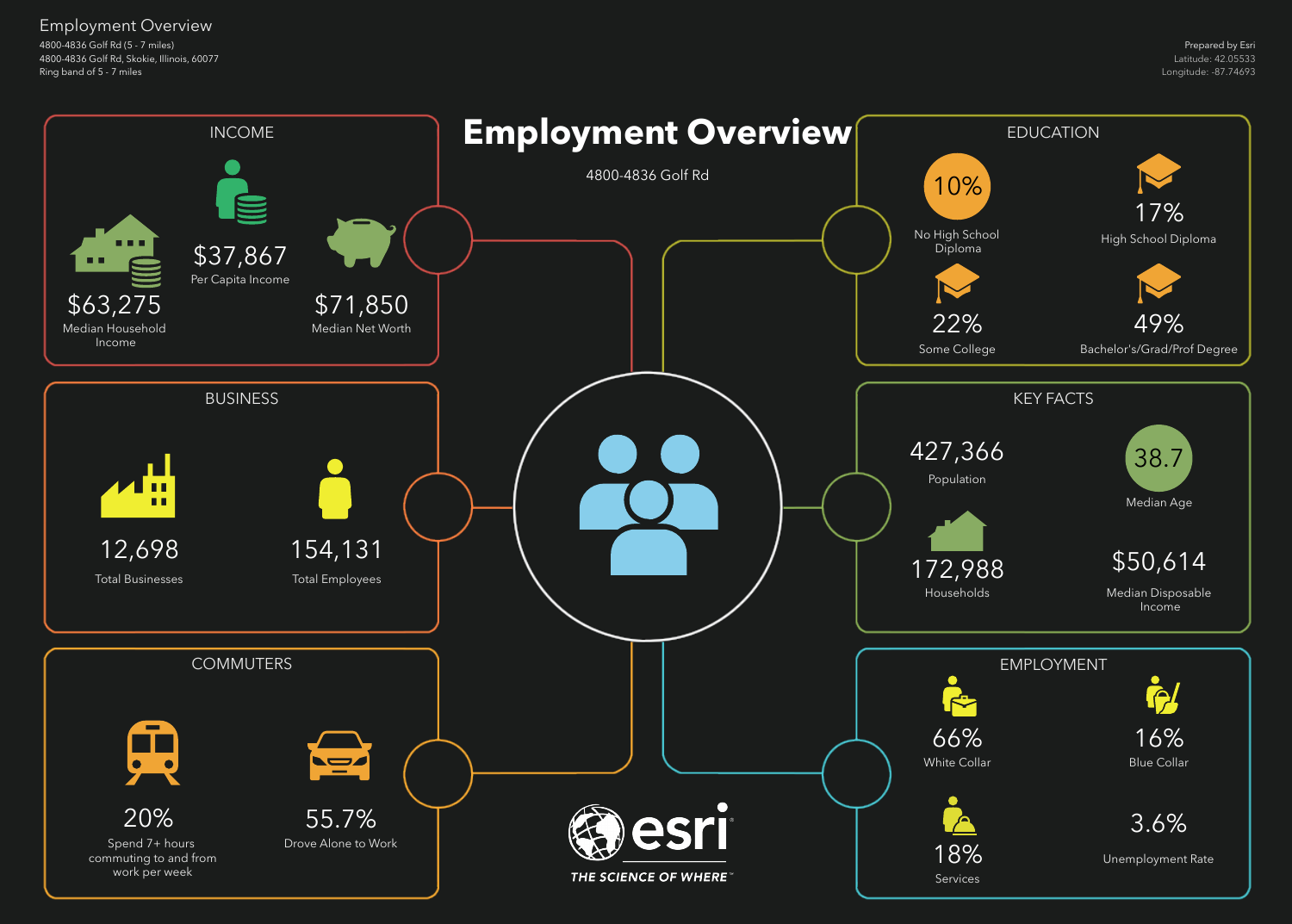# Executive Summary - Call Outs

4800-4836 Golf Rd (0 - 3 miles) 4800-4836 Golf Rd, Skokie, Illinois, 60077 Ring band of 0 - 3 miles

Prepared by Esri



Spending facts are average annual dollars per household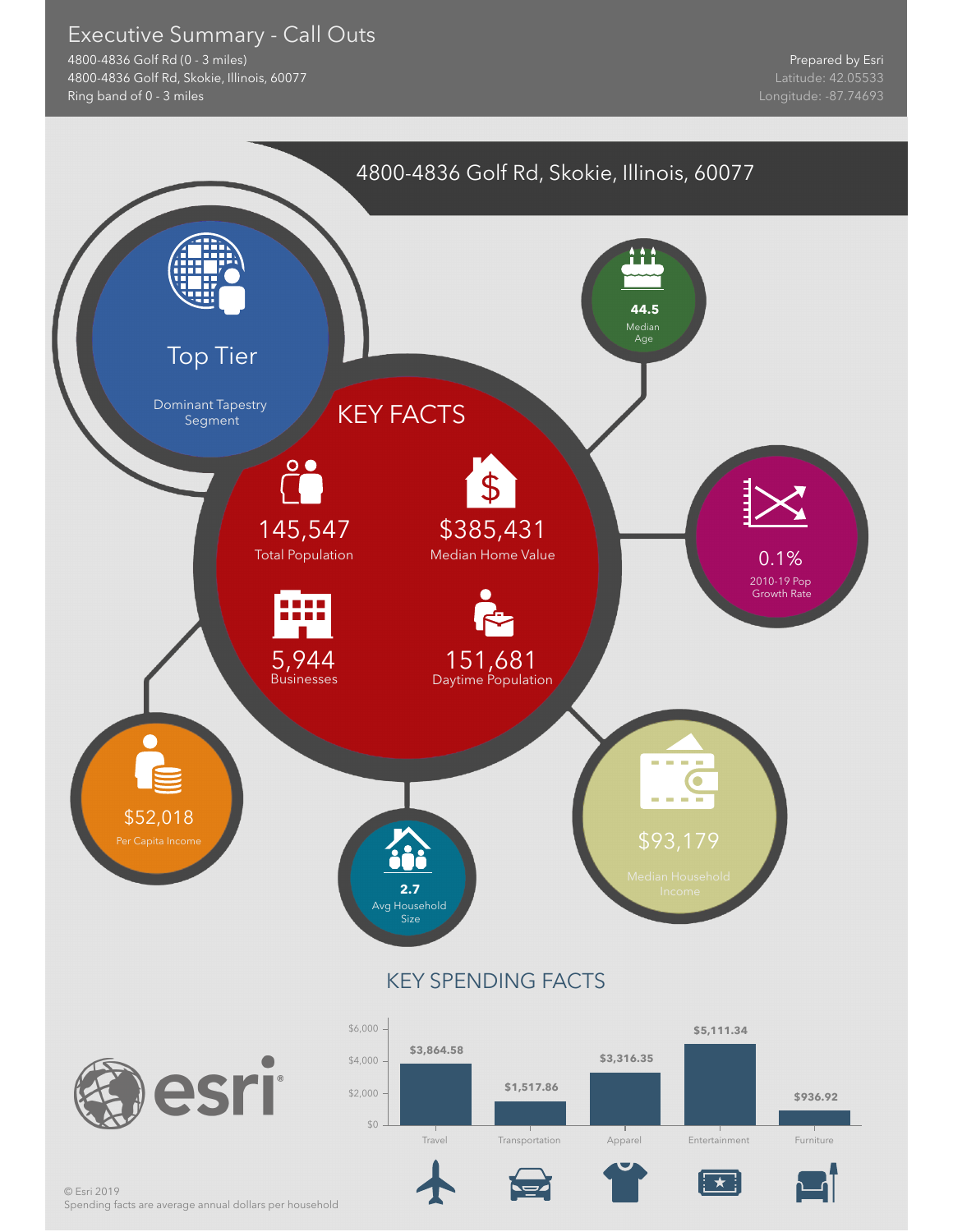# Executive Summary - Call Outs

4800-4836 Golf Rd (3 - 5 miles) 4800-4836 Golf Rd, Skokie, Illinois, 60077 Ring band of 3 - 5 miles

Prepared by Esri



Spending facts are average annual dollars per household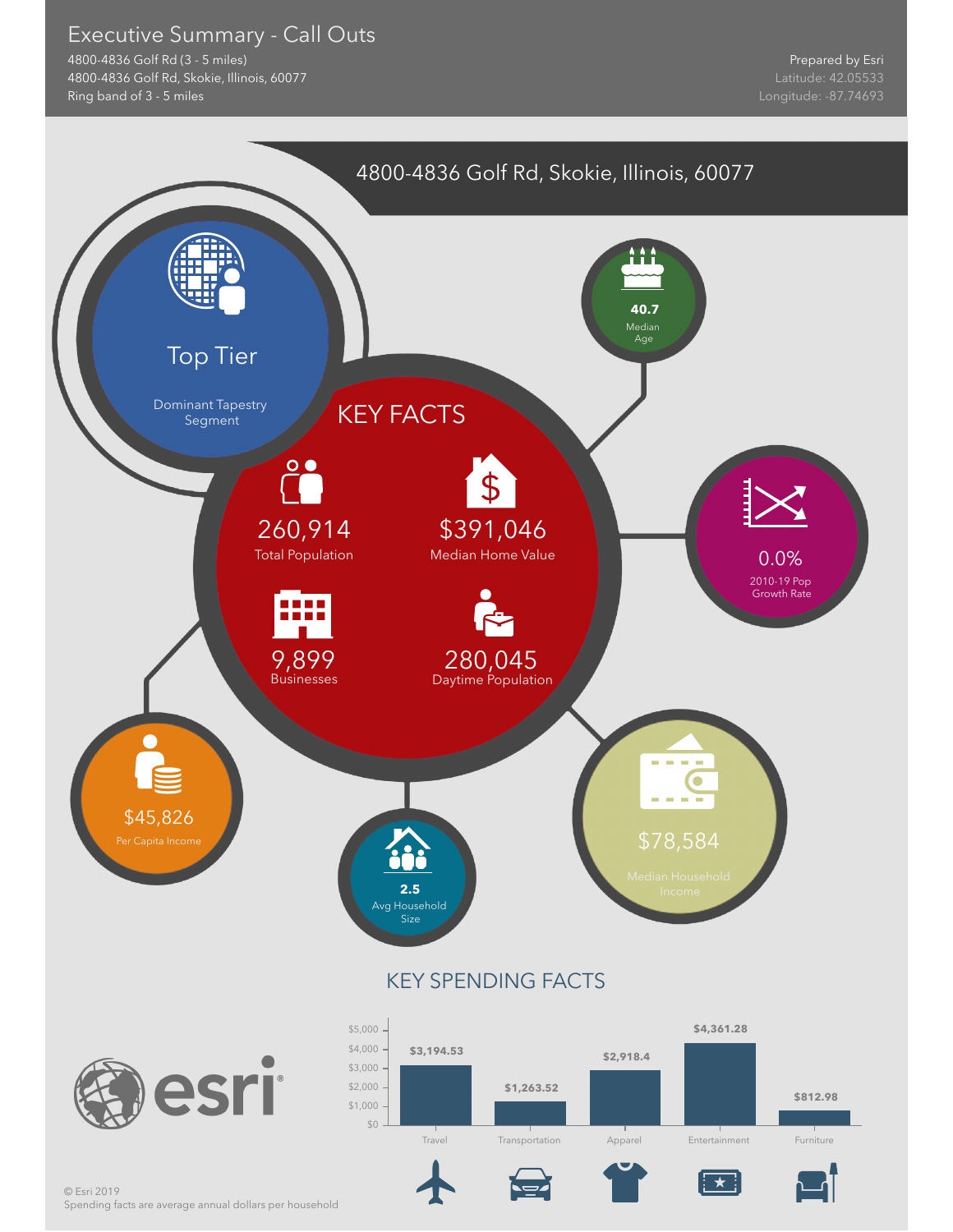# Executive Summary - Call Outs

4800-4836 Golf Rd (5 - 7 miles) 4800-4836 Golf Rd, Skokie, Illinois, 60077 Ring band of 5 - 7 miles

Prepared by Esri

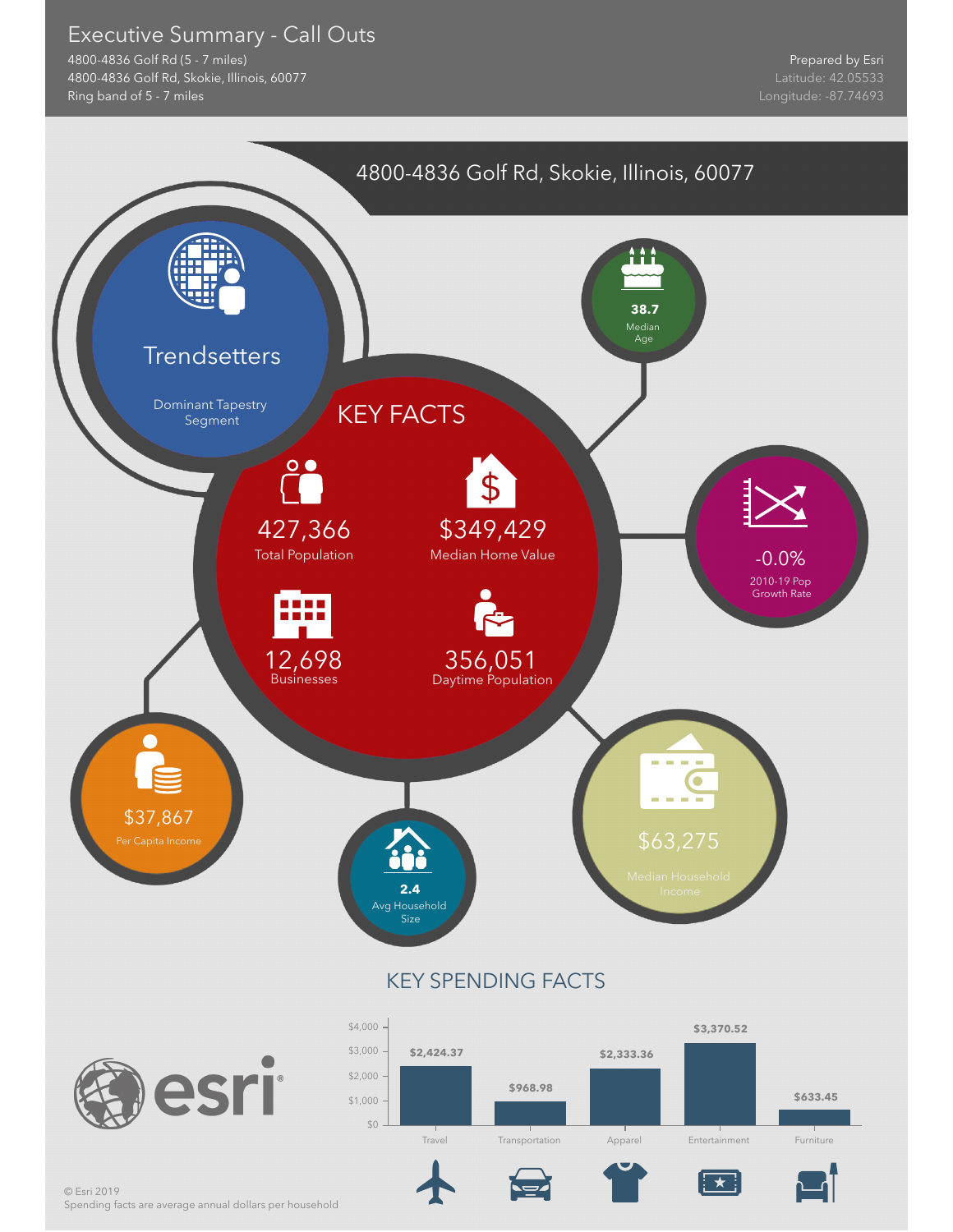4800-4836 Golf Rd (0 - 3 miles) 4800-4836 Golf Rd, Skokie, Illinois, 60077 Ring band of 0 - 3 miles

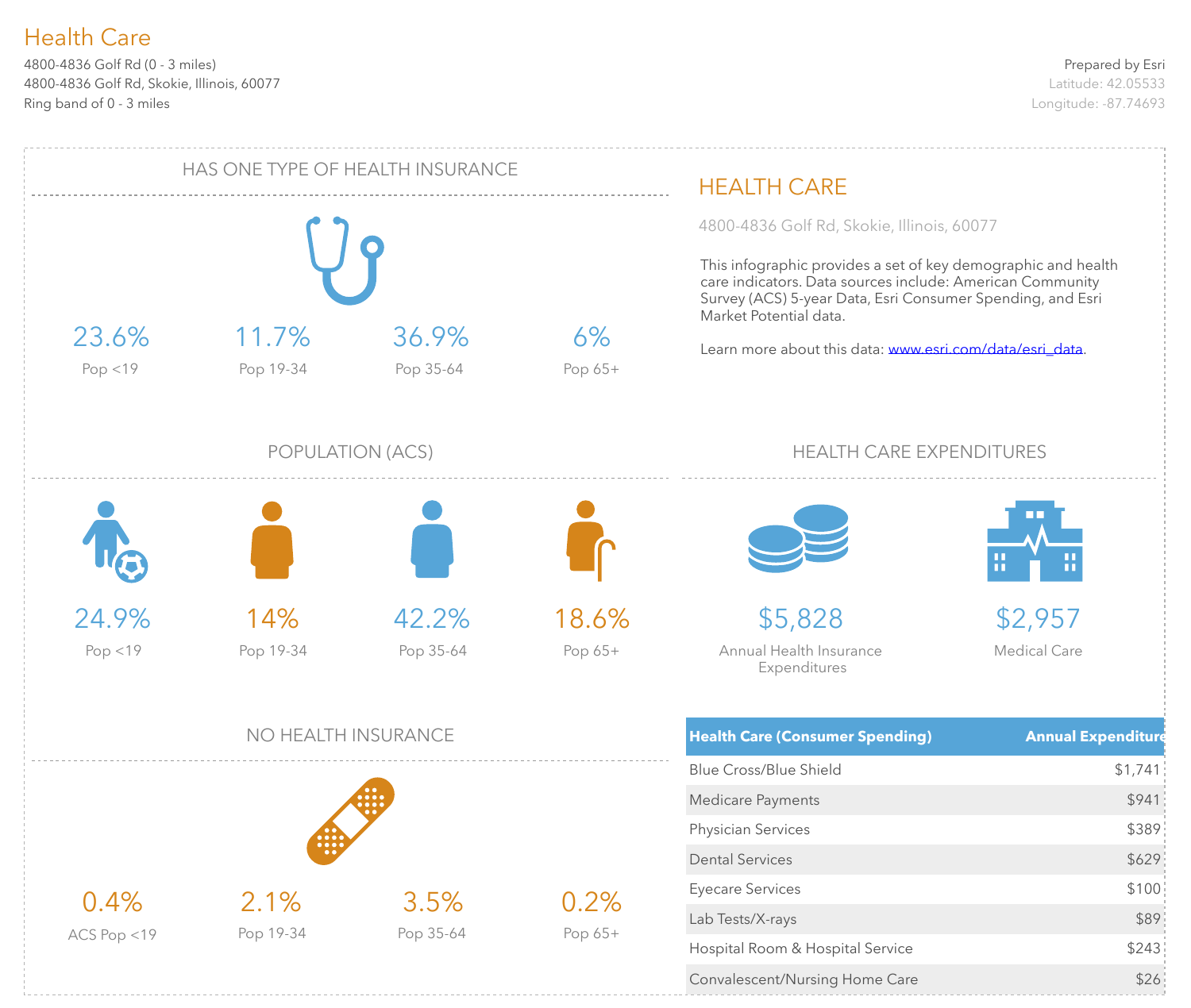4800-4836 Golf Rd (0 - 3 miles) 4800-4836 Golf Rd, Skokie, Illinois, 60077 Ring band of 0 - 3 miles

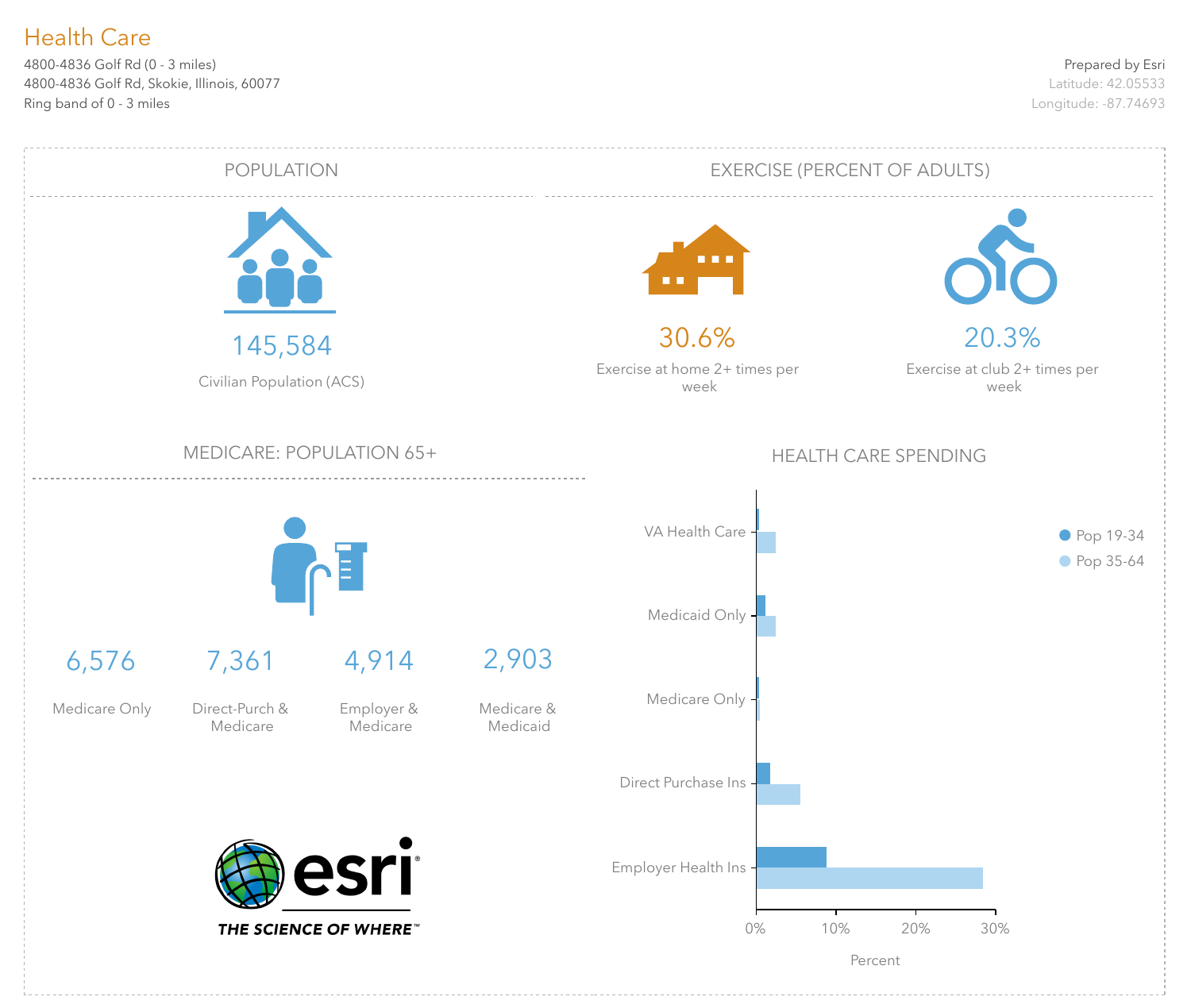4800-4836 Golf Rd (3 - 5 miles) 4800-4836 Golf Rd, Skokie, Illinois, 60077 Ring band of 3 - 5 miles

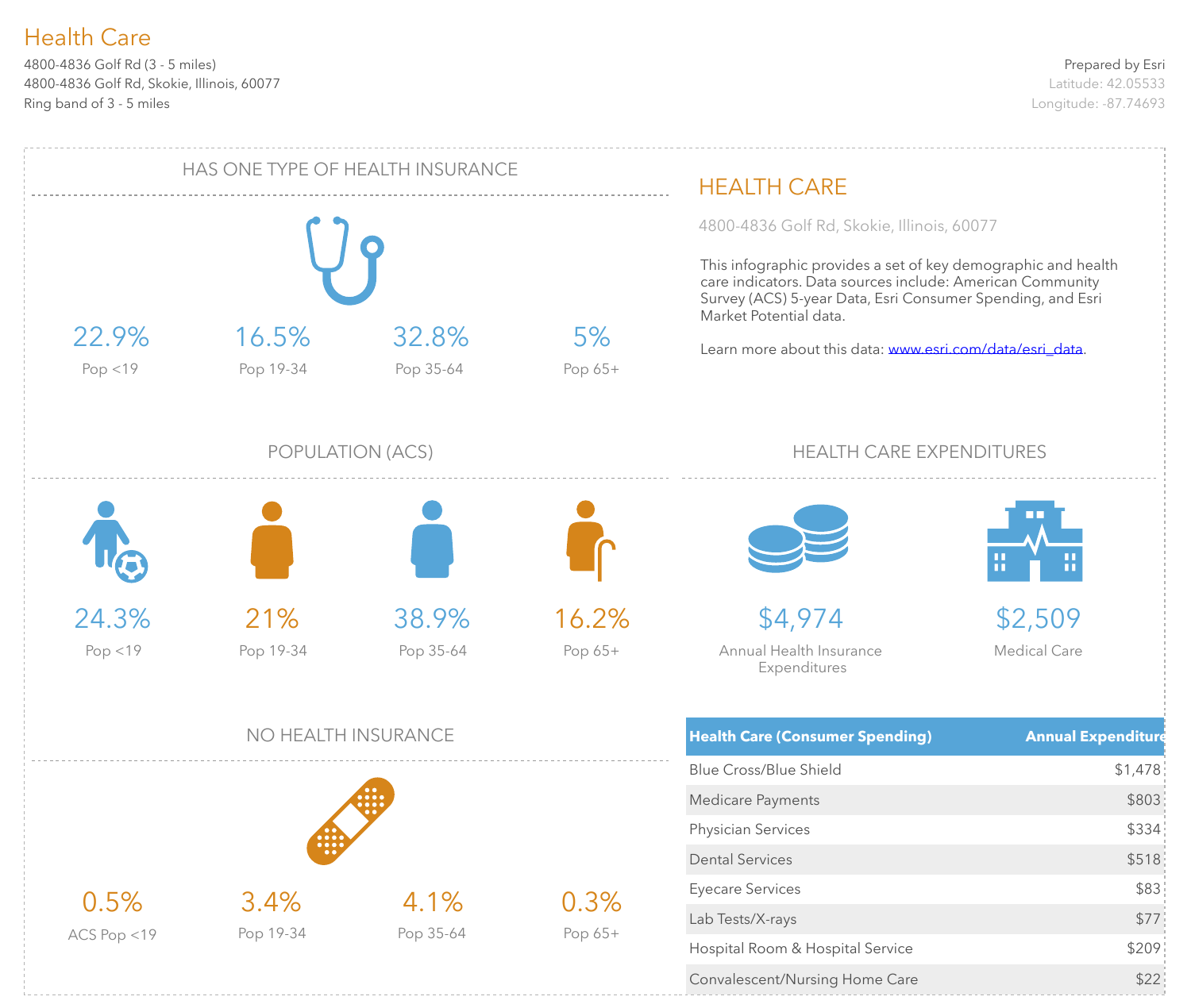4800-4836 Golf Rd (3 - 5 miles) 4800-4836 Golf Rd, Skokie, Illinois, 60077 Ring band of 3 - 5 miles

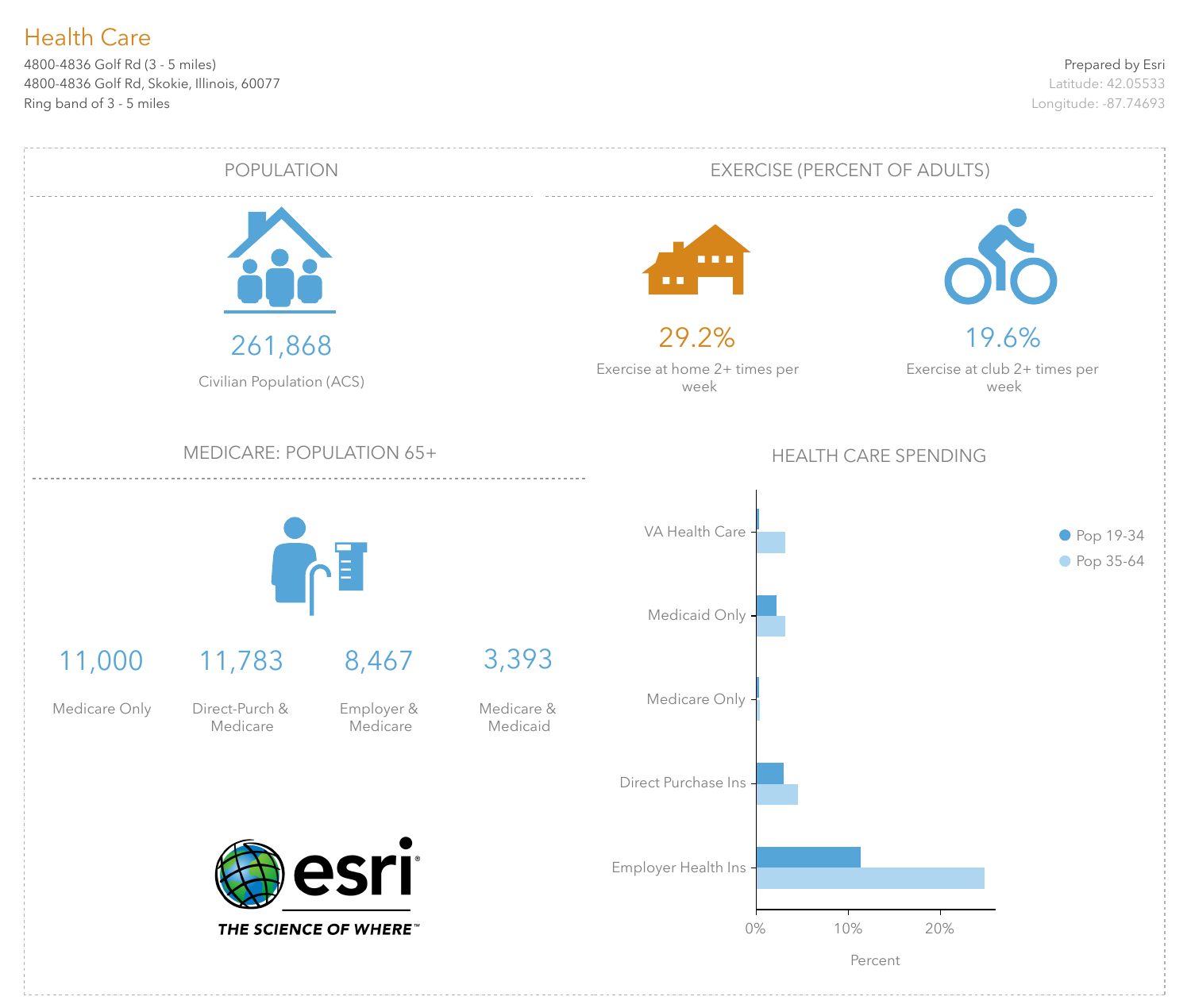4800-4836 Golf Rd (5 - 7 miles) 4800-4836 Golf Rd, Skokie, Illinois, 60077 Ring band of 5 - 7 miles

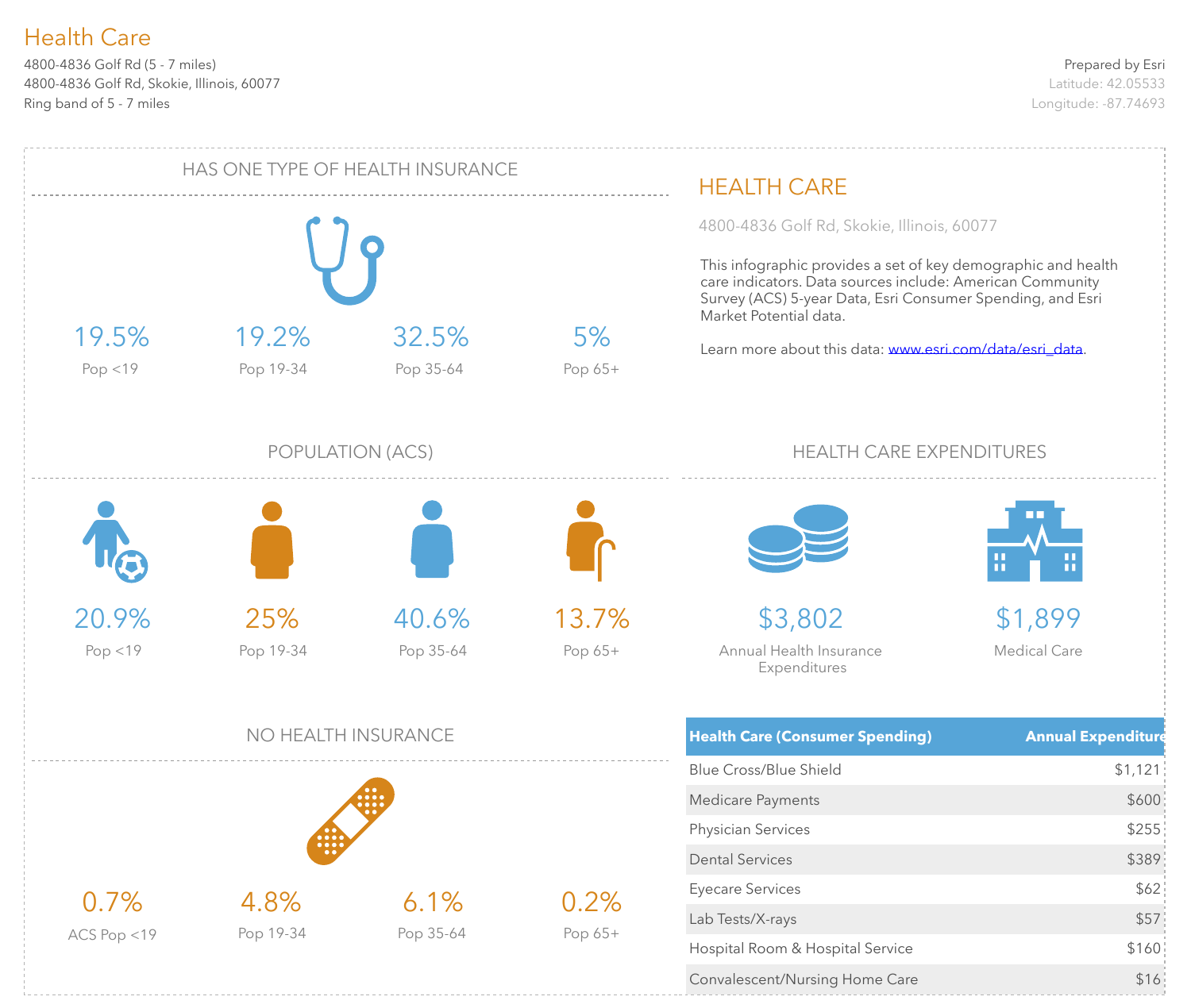4800-4836 Golf Rd (5 - 7 miles) 4800-4836 Golf Rd, Skokie, Illinois, 60077 Ring band of 5 - 7 miles

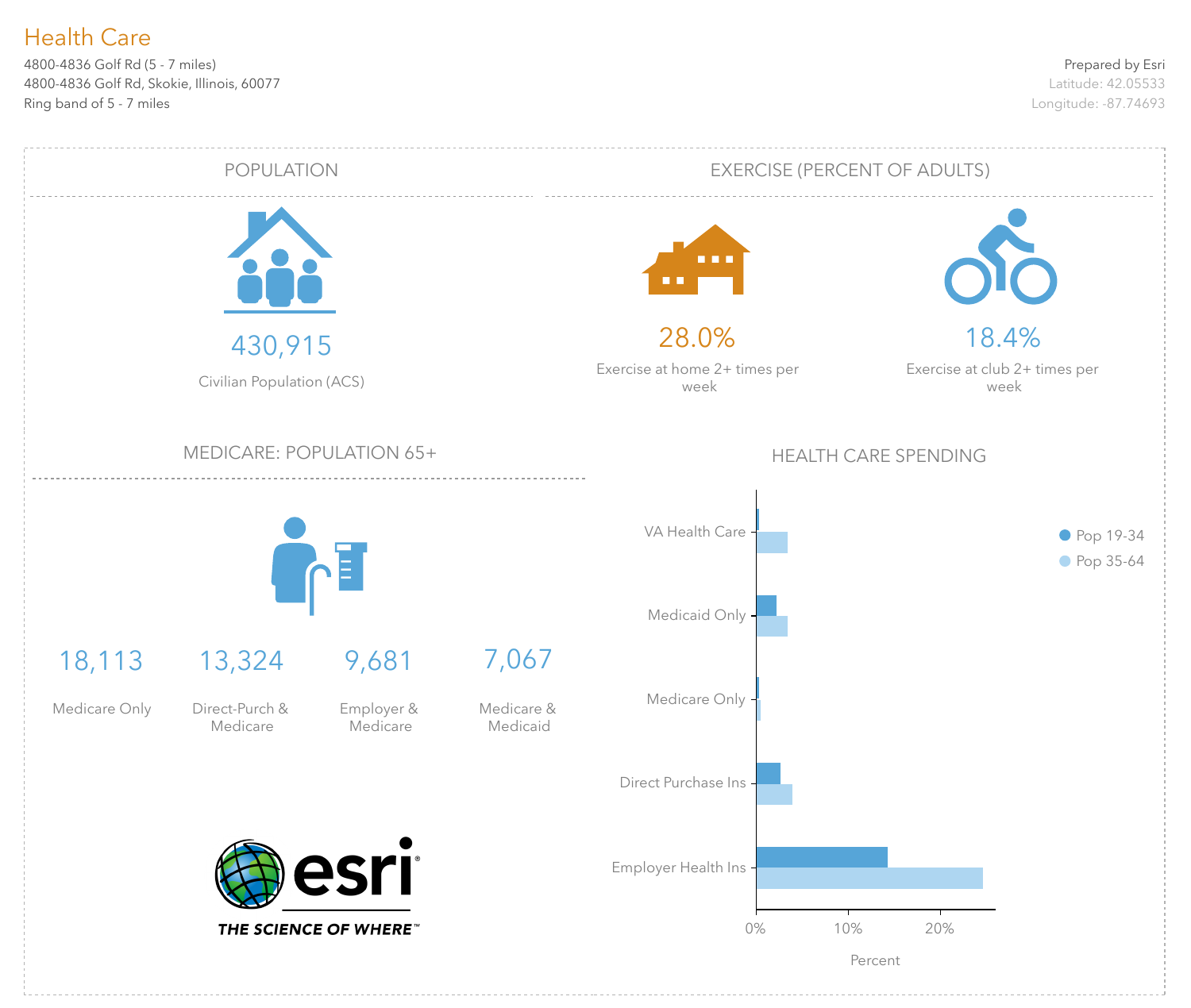#### Prepared by Esri

Latitude: 42.05533 Longitude: -87.74693

4800-4836 Golf Rd (0 - 3 miles) 4800-4836 Golf Rd, Skokie, Illinois, 60077 Ring band of 0 - 3 miles

# Marketing Profile

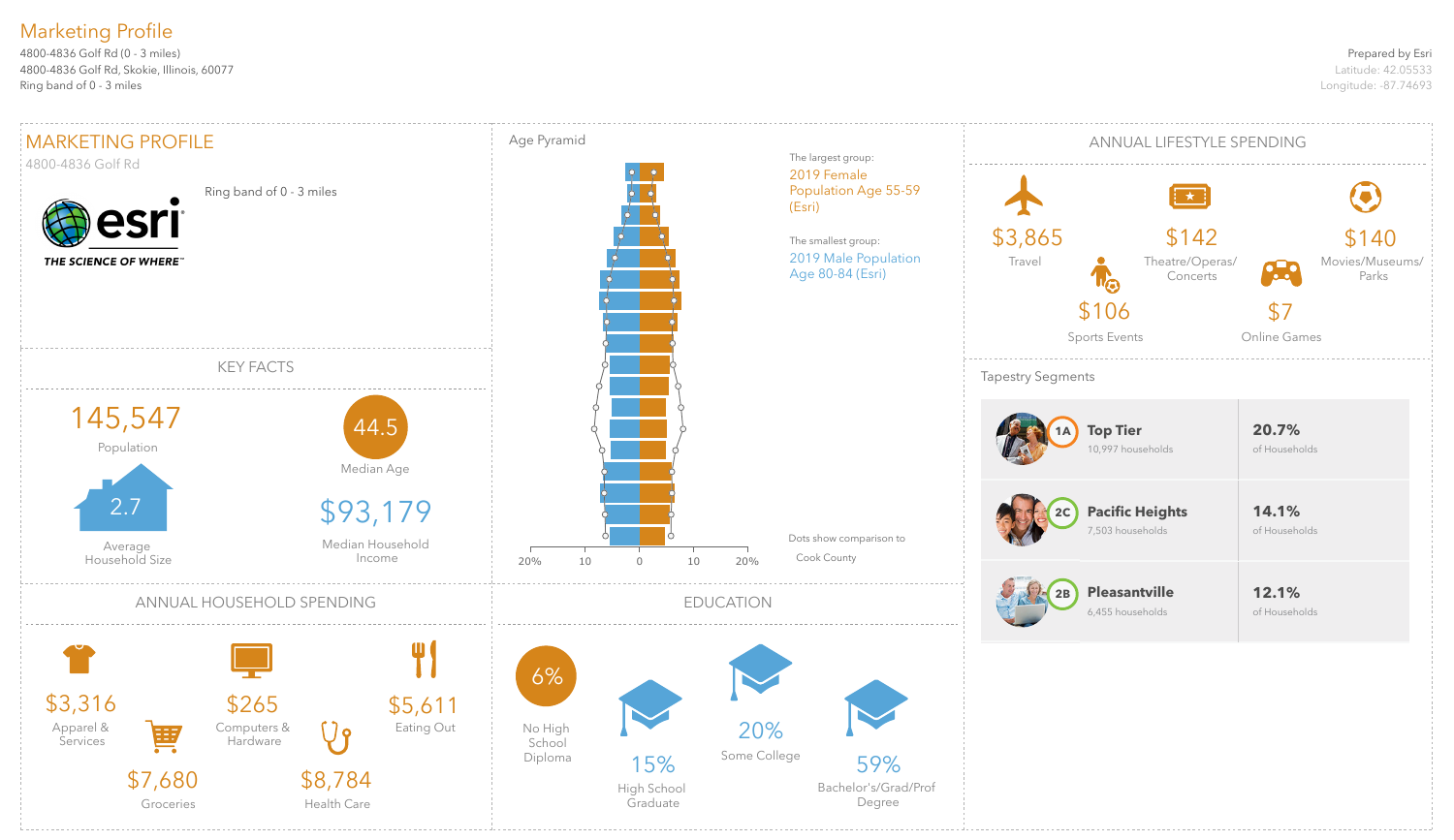#### Prepared by Esri

Latitude: 42.05533 Longitude: -87.74693

4800-4836 Golf Rd (3 - 5 miles) 4800-4836 Golf Rd, Skokie, Illinois, 60077 Ring band of 3 - 5 miles

# Marketing Profile

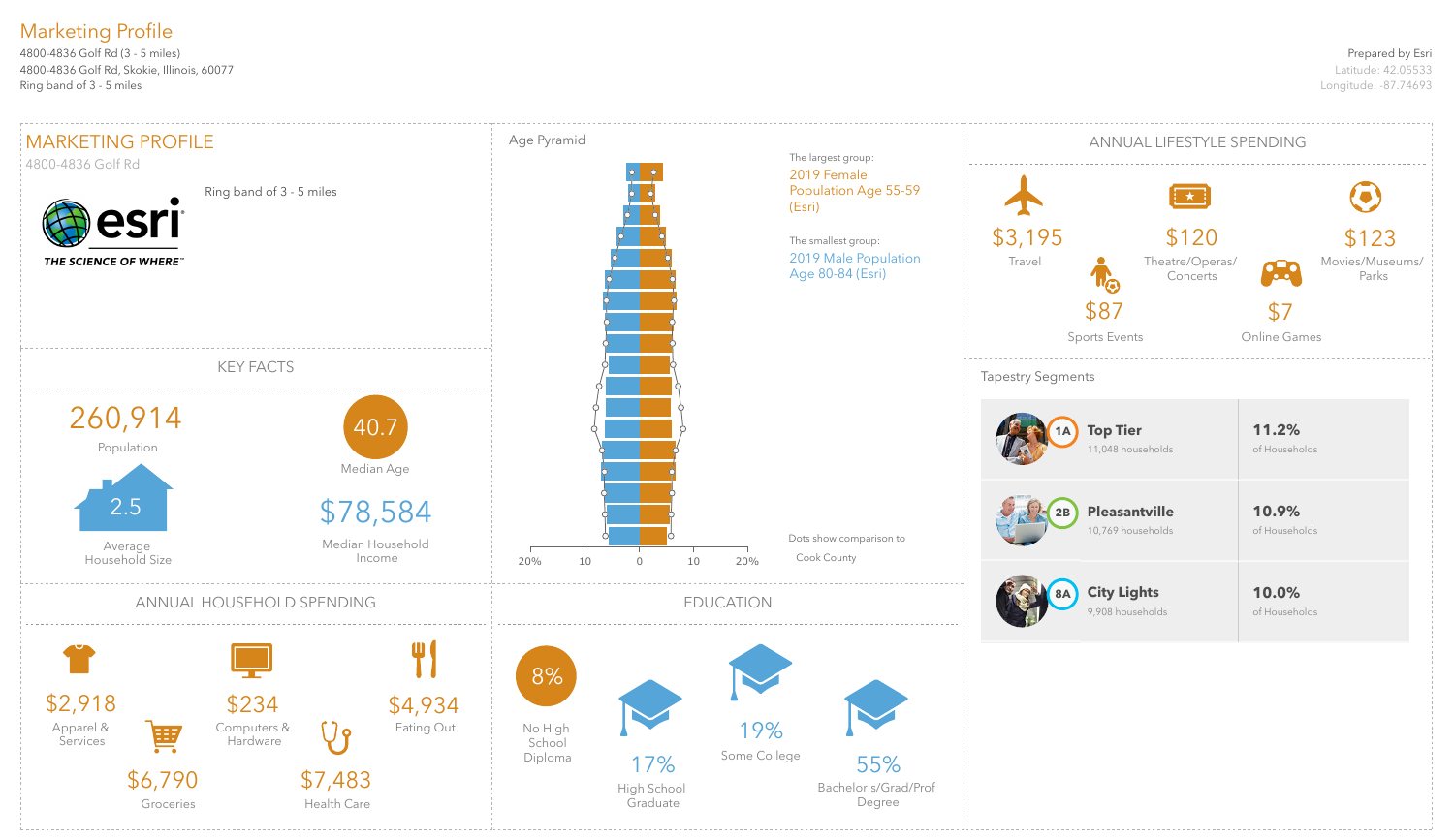#### Prepared by Esri

Latitude: 42.05533 Longitude: -87.74693

4800-4836 Golf Rd (5 - 7 miles) 4800-4836 Golf Rd, Skokie, Illinois, 60077 Ring band of 5 - 7 miles

# Marketing Profile

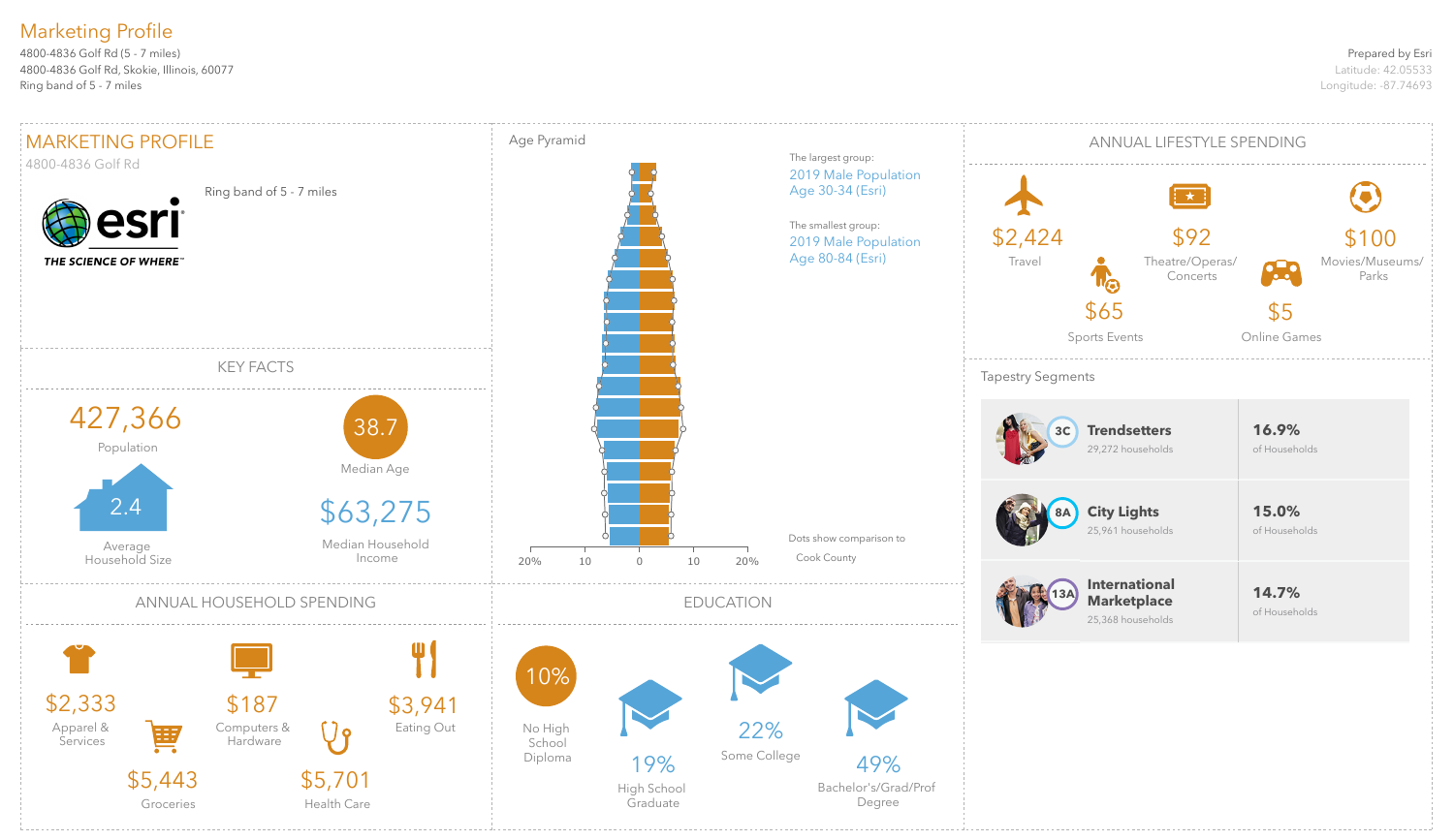# Office Market Profile

4800-4836 Golf Rd (0 - 3 miles) 4800-4836 Golf Rd, Skokie, Illinois, 60077 Ring band of 0 - 3 miles

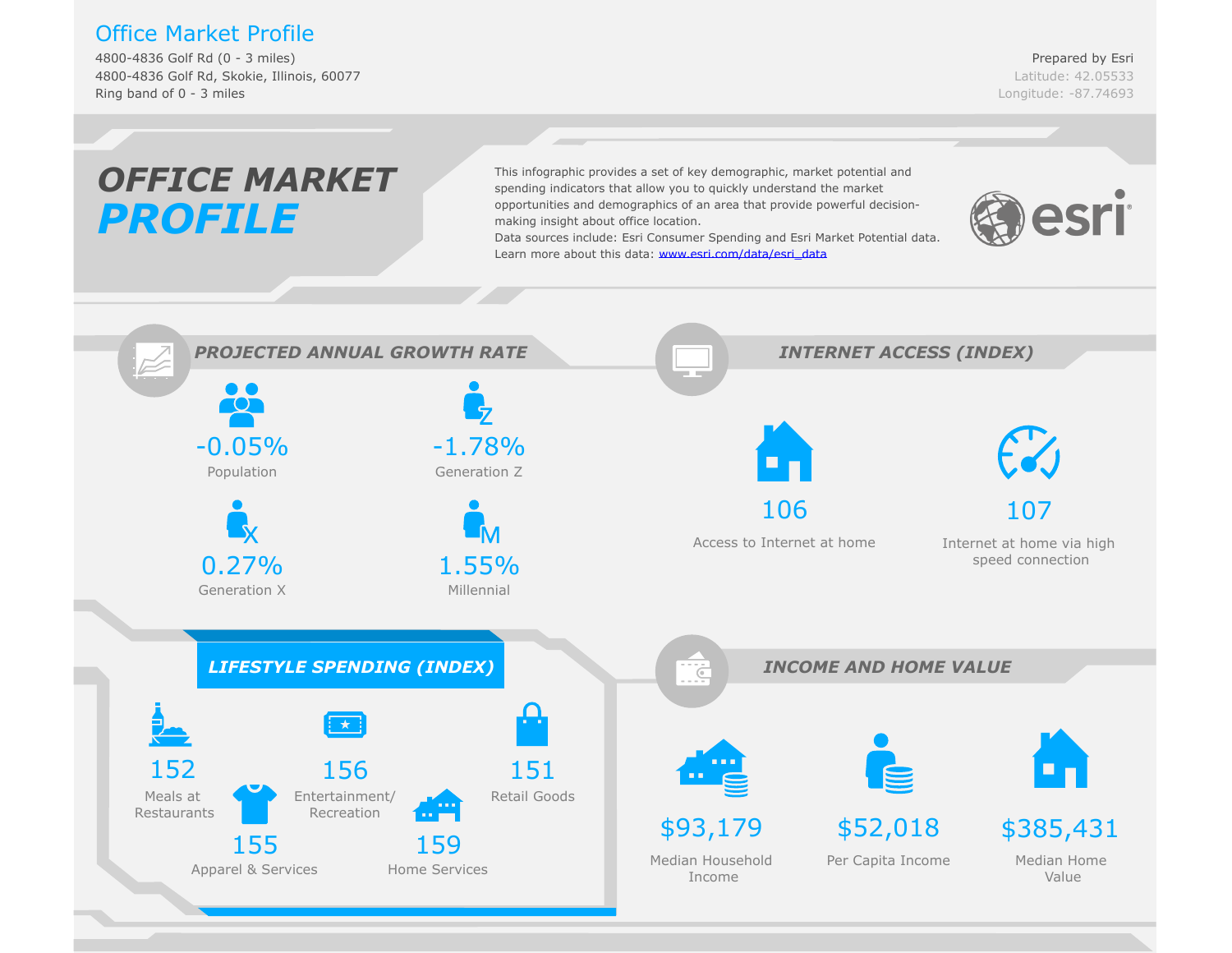# Office Market Profile

4800-4836 Golf Rd (3 - 5 miles) 4800-4836 Golf Rd, Skokie, Illinois, 60077 Ring band of 3 - 5 miles

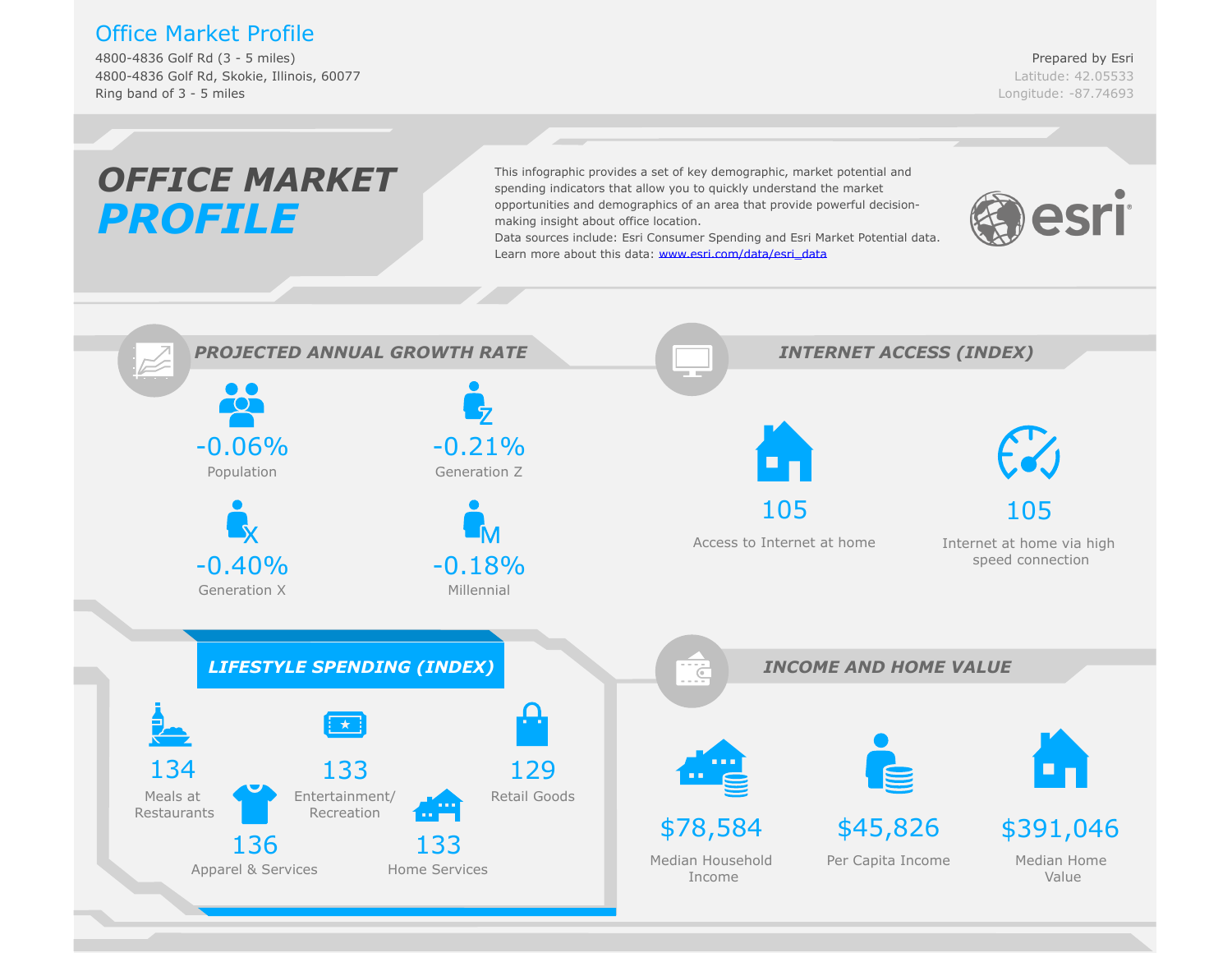# Office Market Profile

4800-4836 Golf Rd (5 - 7 miles) 4800-4836 Golf Rd, Skokie, Illinois, 60077 Ring band of 5 - 7 miles

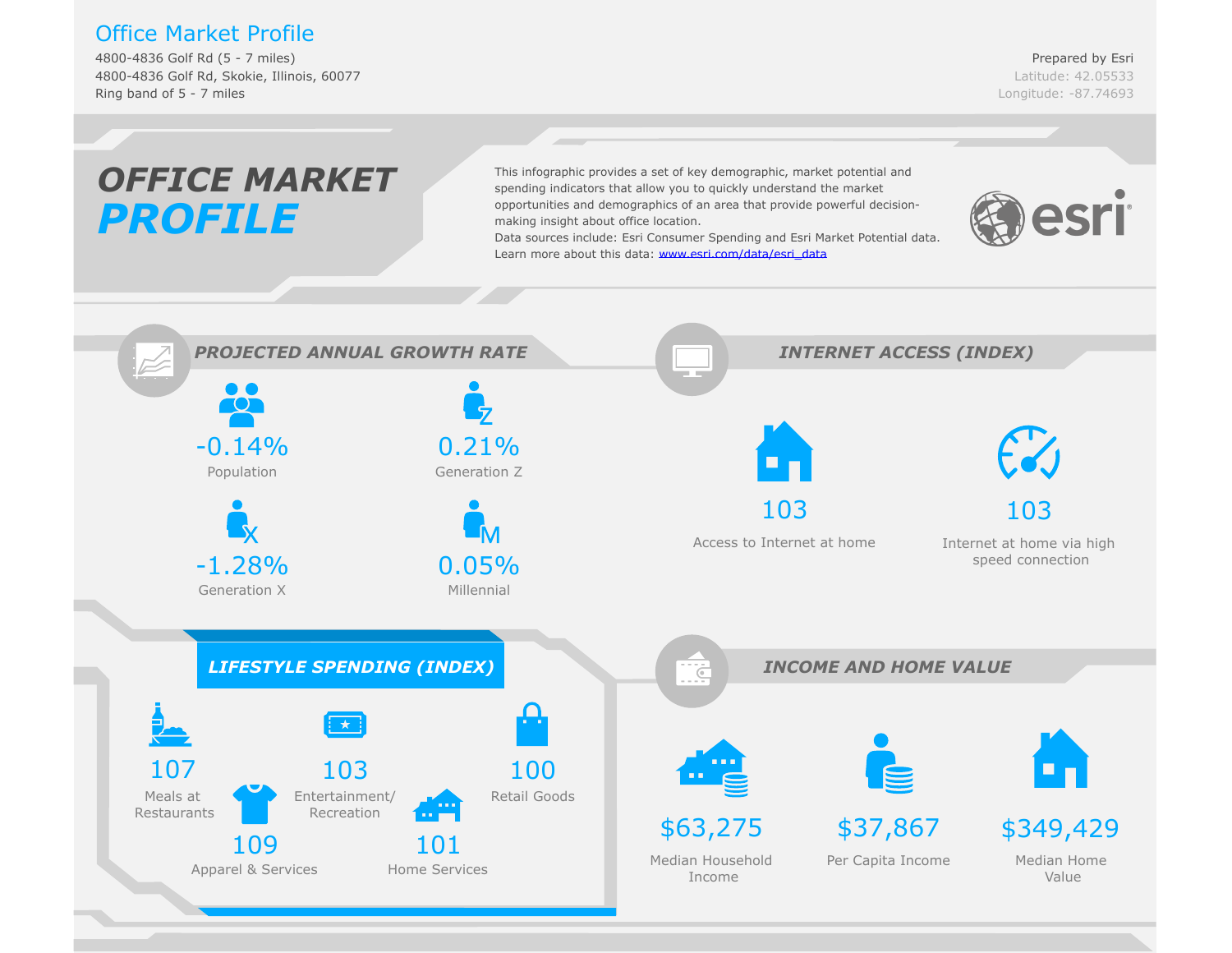Prepared by Esri Latitude: 42.05533 Longitude: -87.74693

4800-4836 Golf Rd (0 - 3 miles) 4800-4836 Golf Rd, Skokie, Illinois, 60077 Ring band of 0 - 3 miles

# Target Market Summary

Pacific Heights 14.1% 7,503 households of Households

Pleasantville 12.1% 6,455 households of Households

# **ANNUAL LIFESTYLE SPENDING**



# **Tapestry Segments**



Top Tier 20.7% 10,997 households of Households





**\$3,865**

**Travel** 



Theatre/Operas/Concerts



**\$140**

Movies/Museums/ Parks





Sports Events

Online Games



Audio



# $\left( \bullet \right)$ **82** \$7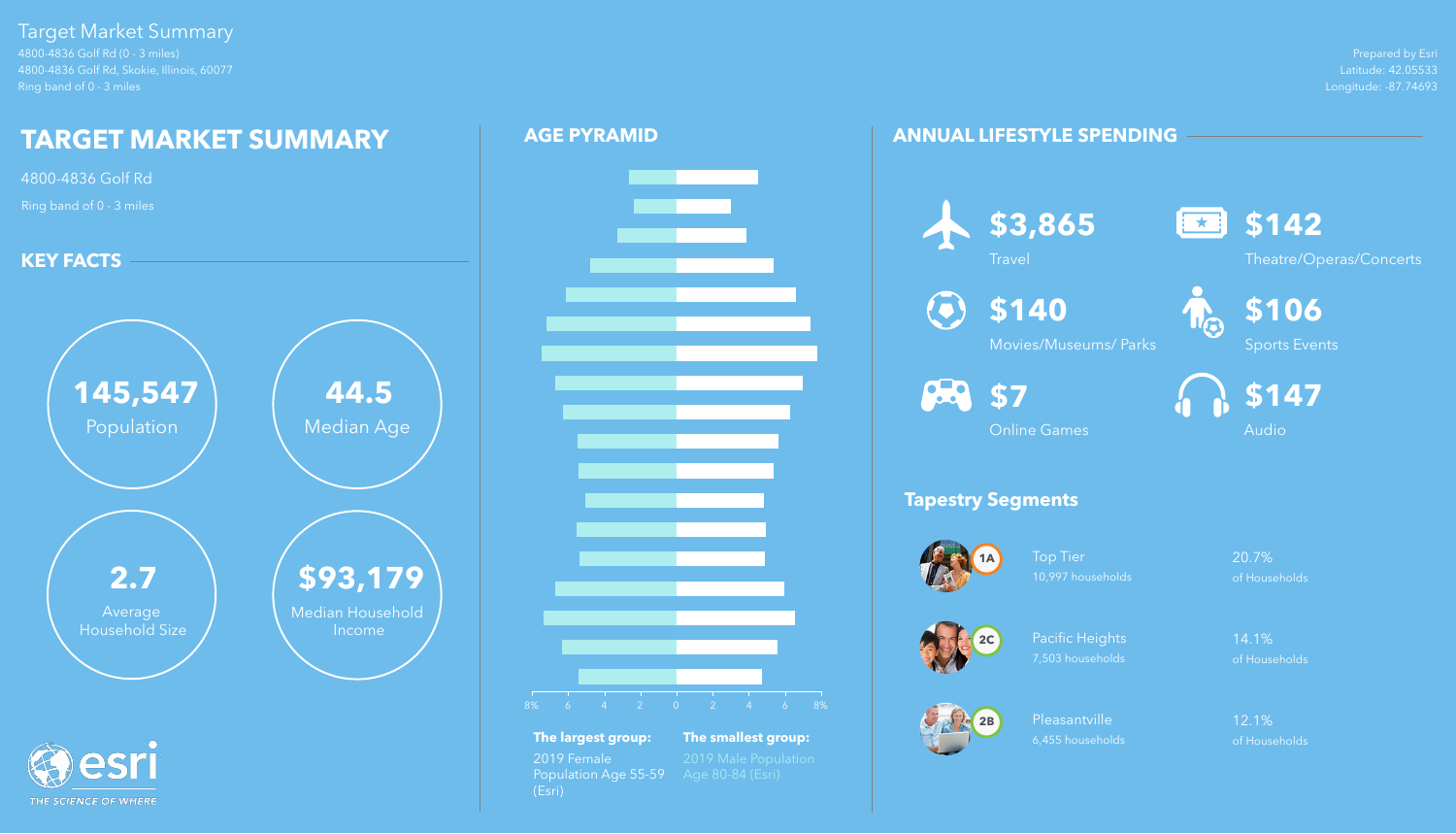Prepared by Esri Latitude: 42.05533 Longitude: -87.74693



4800-4836 Golf Rd (3 - 5 miles) 4800-4836 Golf Rd, Skokie, Illinois, 60077 Ring band of 3 - 5 miles

> Top Tier **11.2%** 11,048 households of Households

# Target Market Summary

City Lights 10.0% 9,908 households of Households

# **ANNUAL LIFESTYLE SPENDING**

# **Tapestry Segments**





Pleasantville 10.9% 10,769 households of Households







 $\odot$ 





Theatre/Operas/Concerts



**\$123**

Movies/Museums/ Parks

**82** \$7



Sports Events



Online Games



Audio



**The largest group: The smallest group:** 2019 Female 2019 Male Population<br>Population Age 55-59 Age 80-84 (Esri) Population Age 55-59 (Esri)